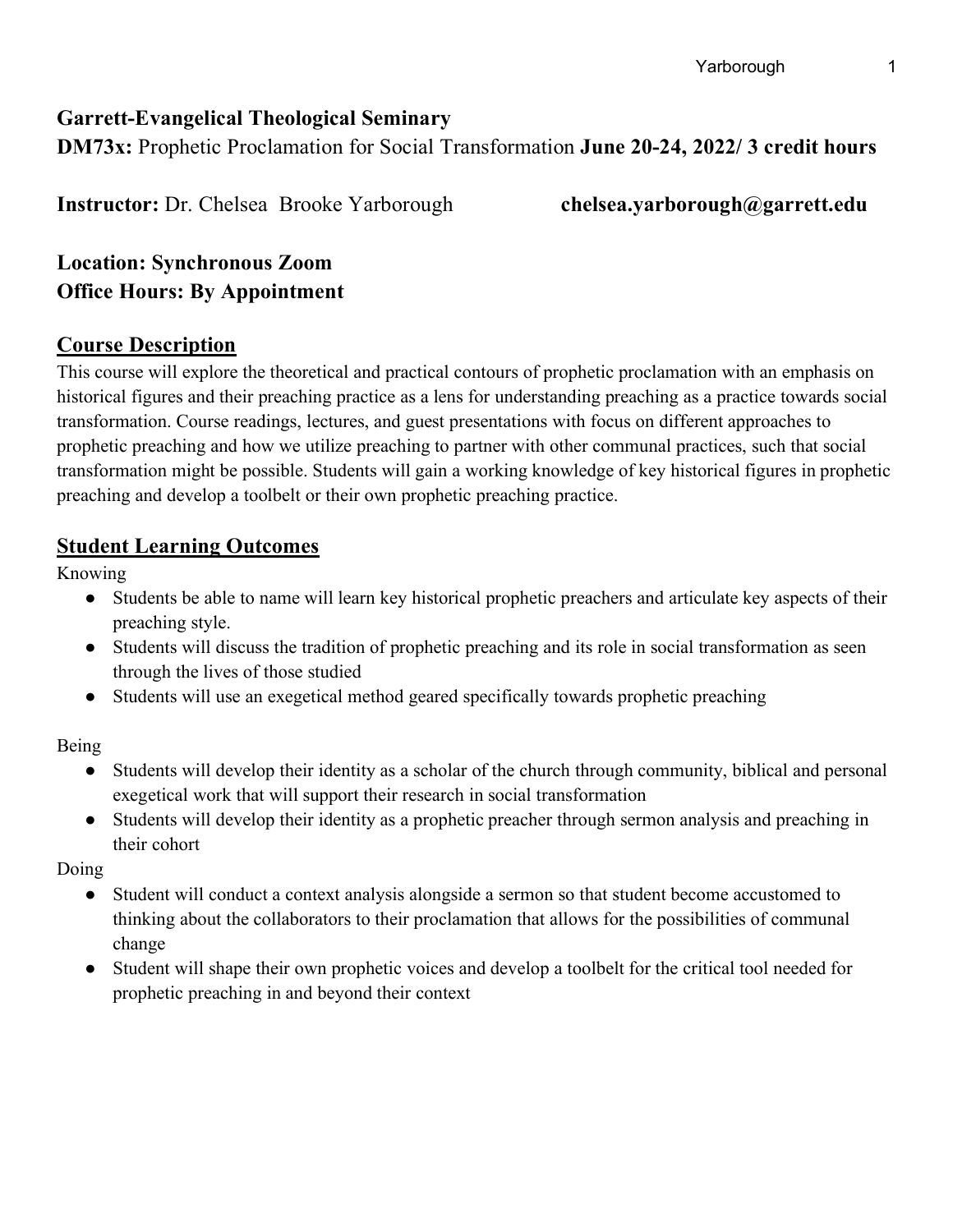## **Required Course Texts**

- Kenyatta R. Gilbert, The Journey and Promise of African American Preaching, (Fortress Press, 2011), 978-0-8006-9627-6 Price: \$20.00
- Lisa L. Thompson, Preaching the Headlines: Possibilities and Pitfalls, (Fortress Press, 2021), ISBN 978- 1-5064-5386-6 Price: \$19.99
- Leonora Tubbs Tisdale, Prophetic Preaching: A Pastoral Approach, (Westminster John Knox Press, 2010), 978-0-664-23332-7 Price: \$22
- Courtney Pace, Freedom Faith: The Womanist Vision of Prathia Hall, (University of Georgia Press, 2019) ISBN 978-0-8203-5506-1 Price: \$39.95
- Additional Files will be provided by the professor.

# **Course Expectations:**

- 1. **Preparation**: That all students will attend all class sessions, virtual synchronous, on time and will be prepared to participate fully in class activities. That all students will both consult Moodle for class assignments and be attentive to in-class updates of course information so that all assigned material will be read and all assignments completed.
- 2. **Celebration of Diversity:** In recognition of diversity in all aspects of human identity all participants in the classroom, both students and instructors are to address all persons participating in the class – instructors, teaching assistants and students – using the particular form of identification requested. This relates specifically but is not limited to gender identity. Expansive language for God and human beings will also be used in written and oral work. We will talk about what this means in our first class. We will practice assuming the best in one another and holding one another and ourselves accountable when harm has been done.
- 3. **Computer Usage and Access:** Students are expected to ensure that they have the appropriate hardware and software as well as the internet connectivity to facilitate fully in synchronous class sessions with both audio and video presence. Only in emergency situations will students be allowed to participate in virtual class sessions by phone. In such cases, both video and audio capabilities should be available and utilized.

#### 4. **Accommodations:**

- 1. Garrett's *Accessibility, Special Needs, and Disabilities* policy and process is set out in the Academic Handbook (20-21 Handbook, 12) and the Academic Accommodations section on https://www.garrett.edu/student-life/student-services.
- 2. Garrett-Evangelical Theological Seminary is committed to providing the most accessible learning environment as possible for students with disabilities. Should you anticipate or experience disability-related barriers in the academic setting, please contact Student Access (email: student.access@garrett.edu / phone: 847-467-5530) to move forward with the established accommodation process. If you already have established accommodations with Student Access, please contact the instructor prior to the first class session so the instructor can work with you to implement your disability accommodations. Disability information, including academic accommodations as part of a student's educational record, is confidential under FERPA regulations.

#### 5. **Writing Policies:**

- 1. Academic integrity and *plagiarism*: (See 20-21 Handbook, 12, 76-82). Instructors are required to respond to all suspected incidents of academic dishonesty, especially plagiarism. Repeated incidents of plagiarism or academic dishonesty may result in dismissal from the school.
- 2. Writing and citations: The *Turabian Manual for Writers* and the *Chicago Manual of Style* footnote/bibliography format provide the standard formats for all introductory courses. Basic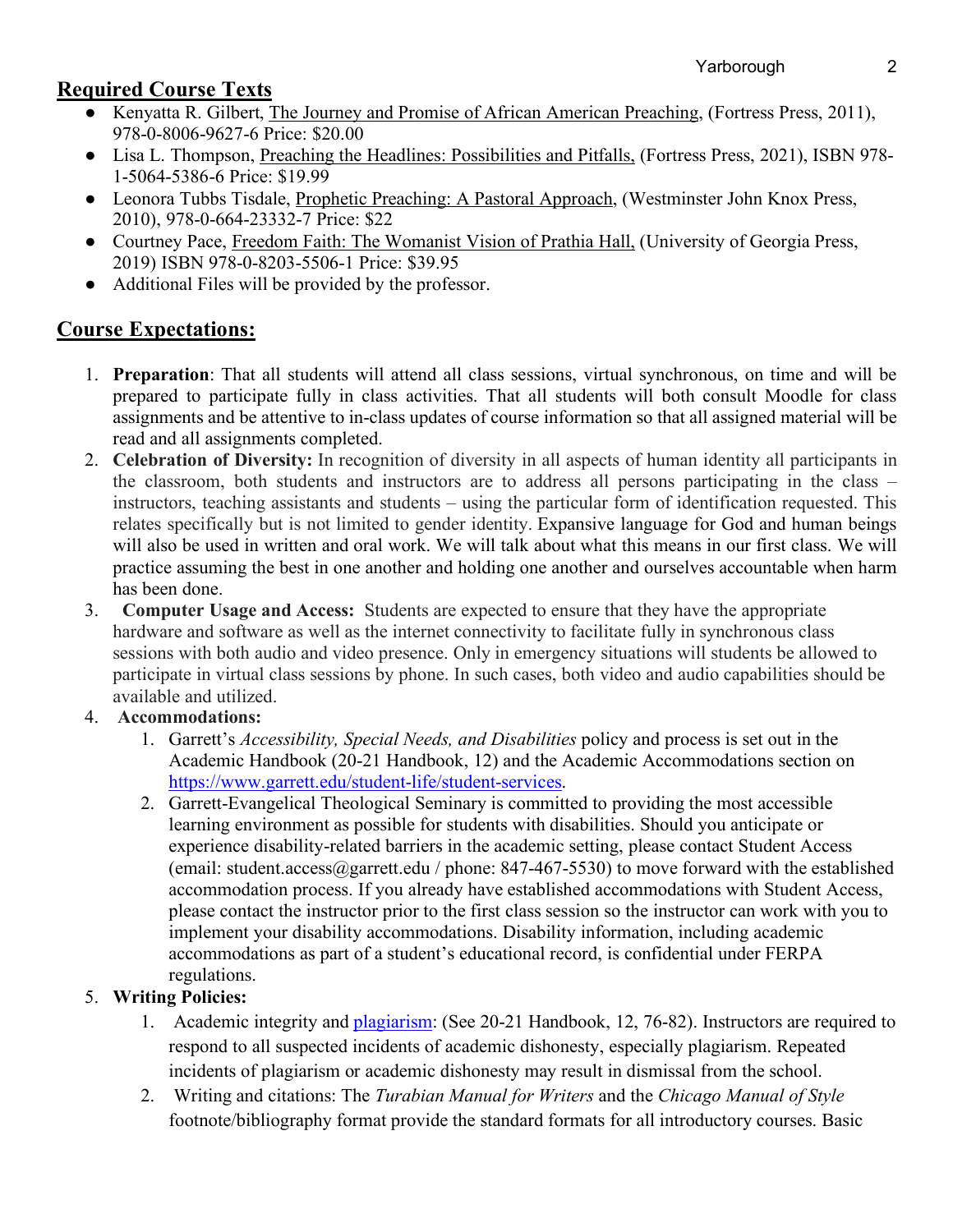Yarborough 3

information on these formats is available online here. In advanced courses an instructor may require another style guide appropriate to the discipline (such as APA). (19-20 Handbook, 84)

3. Writing Support: The Writing Center at Garrett-Evangelical offers programs to support all students' theological research and writing. See https://www.garrett.edu/studentlife/student-services "Writing Center" for more detailed information.

## **Course Requirements:**

\*\* All documents should include class title, professor name, and students name in the heading. 12-point font, *Times New Roman, double spaced.*

#### **1. Participation 20%**

- a. This includes overall preparedness for class, being on time, in class participation and group work (for example the group rubric).
- b. Attendance and lateness policies: Attendance is required. Students who miss more than 20% of the class sessions should not expect to pass the class. (20-21 Handbook, 20)
- **2. Pre-Course Work 15%: Due Friday June 10, 2022 at 5 pm via Moodle**
	- a. Read *Preaching the Headlines: Possibilities and Pitfalls* by Lisa Thompson (9%)
		- i. Write a two-page summary including
			- 1. Author's thesis
			- 2. Find three Critical quotes from the reading. For each quote write 250-300 words answering (1) what words, phrases ideas stood out in this particular quote? (2) How does I point to the larger argument of the book? (3) What implications does this quote have on your practice and ministry context.
			- 3. How does this inform what you think about prophetic preaching?
	- b. Write a one-page reflection answering these two questions, "What is prophetic preaching? What is the role of preaching in social transformation?" (3%)
	- c. Write a 2-page summary on your current church/faith community demographics, the neighborhood surrounding it, the community it currently serves, and any history around major changes in your context. (3%)

#### **3. Community Exegesis 10%: Due Monday June 20, 2022**

- a. Upload prior to class and bring to class for discussion
- **4. Profile of a Prophetic Preacher 5%: Due Wednesday June 23, 2022**
	- a. Upload prior to class and bring to class for discussion

#### **5. In-Class Prophetic Proclamation 10%: Friday June 25, 2022**

- **6. Final Assignments 35%: Due Friday July 1, 2022**
	- a. Community Plan 15%
	- b. Sermon Analysis 20%

# **Class Schedule:**

*Reading assignments are listed for each session. Please make sure you have completed the reading for that day, prior to the class session. There will be time in each class period to begin working on the files and time to collaborate with colleagues in the class. In addition, we will open each day with a reflection on the reading that you will turn in. All files and guidelines for remaining assignments will be given by June 6, 2022 via Moodle.*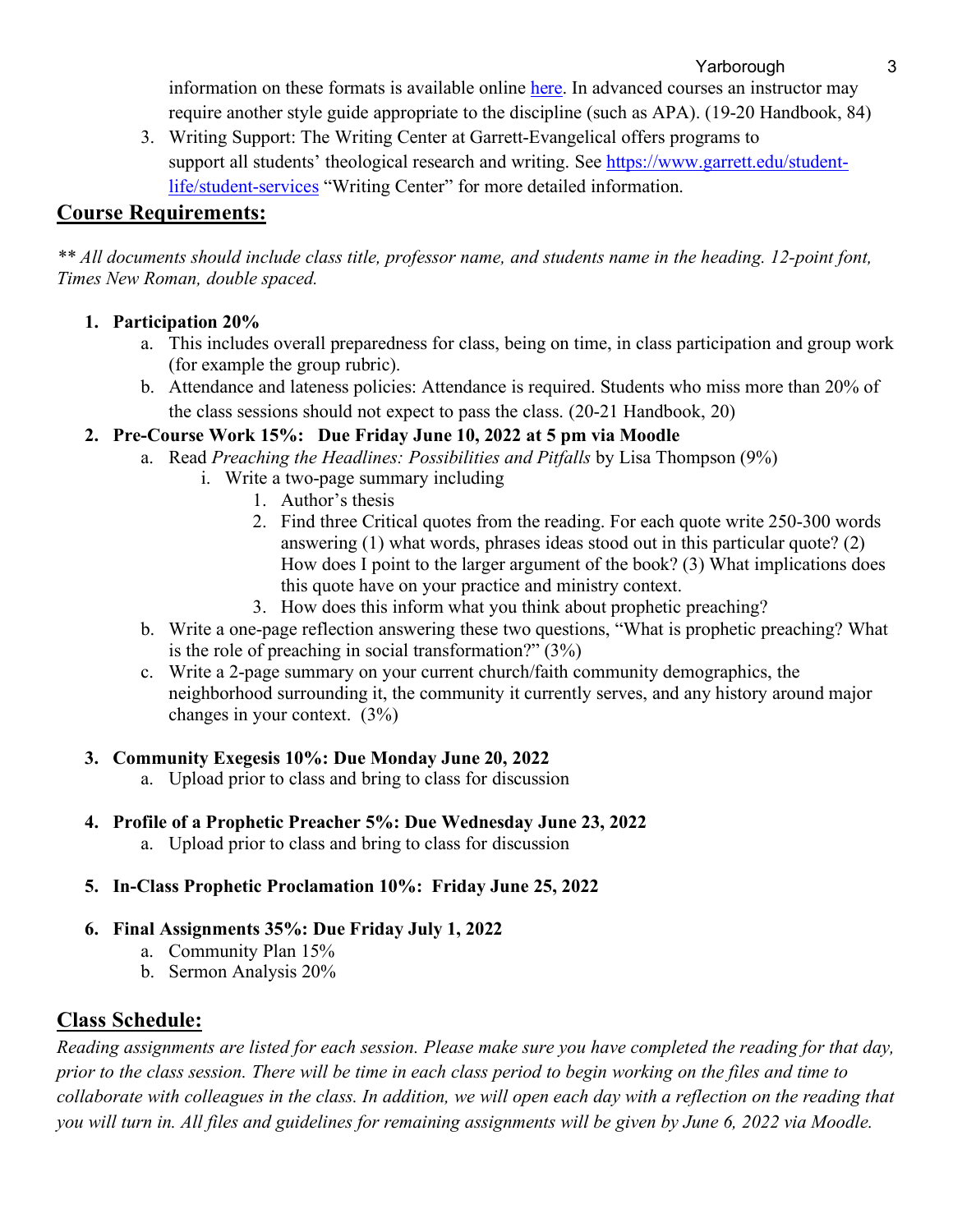|                                                       |                                                                                                                                                                                                                                                                                                                                                                                                                                    | Yarborough<br>4                                                                                                                                                                                                                                                                                                                                                     |
|-------------------------------------------------------|------------------------------------------------------------------------------------------------------------------------------------------------------------------------------------------------------------------------------------------------------------------------------------------------------------------------------------------------------------------------------------------------------------------------------------|---------------------------------------------------------------------------------------------------------------------------------------------------------------------------------------------------------------------------------------------------------------------------------------------------------------------------------------------------------------------|
| <b>Date</b>                                           | <b>Reading/Assignments/ Class Outline</b>                                                                                                                                                                                                                                                                                                                                                                                          | <b>Work Products Due in Class</b><br><b>Homework</b>                                                                                                                                                                                                                                                                                                                |
| Monday,<br>June 20<br>$9$ am $-4$ pm<br><b>CST</b>    | <b>Review Preaching the Headlines</b><br>Watch Lecture 1<br>AM:<br>Introductions<br>"What is prophetic preaching?" [looking at examples]<br>Preaching as Partner to Social Transformation lecture<br>From: Preaching the Headlines<br>1. Guiding Assumptions<br>2. Race, Gender, Sex, Abilities and Other Bodily<br>Matters<br>PM:<br>From: Preaching the Headlines<br><b>Taboo Conversations</b><br>2. Environment, Land, Borders | Be prepared to share from your<br>reflection paper focused on, "What is<br>prophetic preaching? What is the role<br>of preaching in social transformation?"<br>Fill out Community Exegesis [File].<br>You can use your summary in<br>answering the questions.<br>Bring this to Class                                                                                |
| Tuesday,<br>June 21<br>$9$ am $-$ 4pm<br><b>CST</b>   | Leonora Tubbs Tisdale, Prophetic Preaching: A<br>Pastoral Approach<br>Watch Lecture 2<br>AM:<br>From Prophetic Preaching: A Pastoral Approach<br>1. Strategies for Prophetic Proclamation<br>2. Forms for Prophetic Preaching<br><b>PM</b><br>Workshop on sermon analysis of the prophetic sermon                                                                                                                                  | Bring a sermon manuscript that you<br>have preached and want to reconfigure<br>and/or edit through a prophetic lens.<br>**We will use this as foundation for<br>the sermon that you are preaching in<br>the course and for your sermon<br>analysis.<br>Suggested: Start the draft 1 of Sermon<br>Analysis.                                                          |
| Wednesday,<br>June 23<br>$9$ am $-$ 4pm<br><b>CST</b> | Kenyatta R. Gilbert, The Journey and Promise of<br>African American Preaching<br><b>AM: Developing the Trivocal Voice</b><br>From The Journey and Promise<br>1. The Trivocal Impulse<br>2. A Homiletical Plan for Recovering One's Voice<br><b>PM: Who are the Preachers?</b><br>From Prophetic Preaching: A Pastoral Approach<br>1. Where have all the Prophets Gone?                                                             | Write Profile of a Prophetic Preacher<br>$[File]$ .<br>Bring an example of someone you<br>consider a prophetic preacher to class.<br>Write a 150-200-word paragraph about<br>one of their sermons you consider<br>prophetic and why. [Feel free to bring]<br>a video example if available]<br>Group Rubric Work: "What is the<br>criteria for prophetic preaching?" |